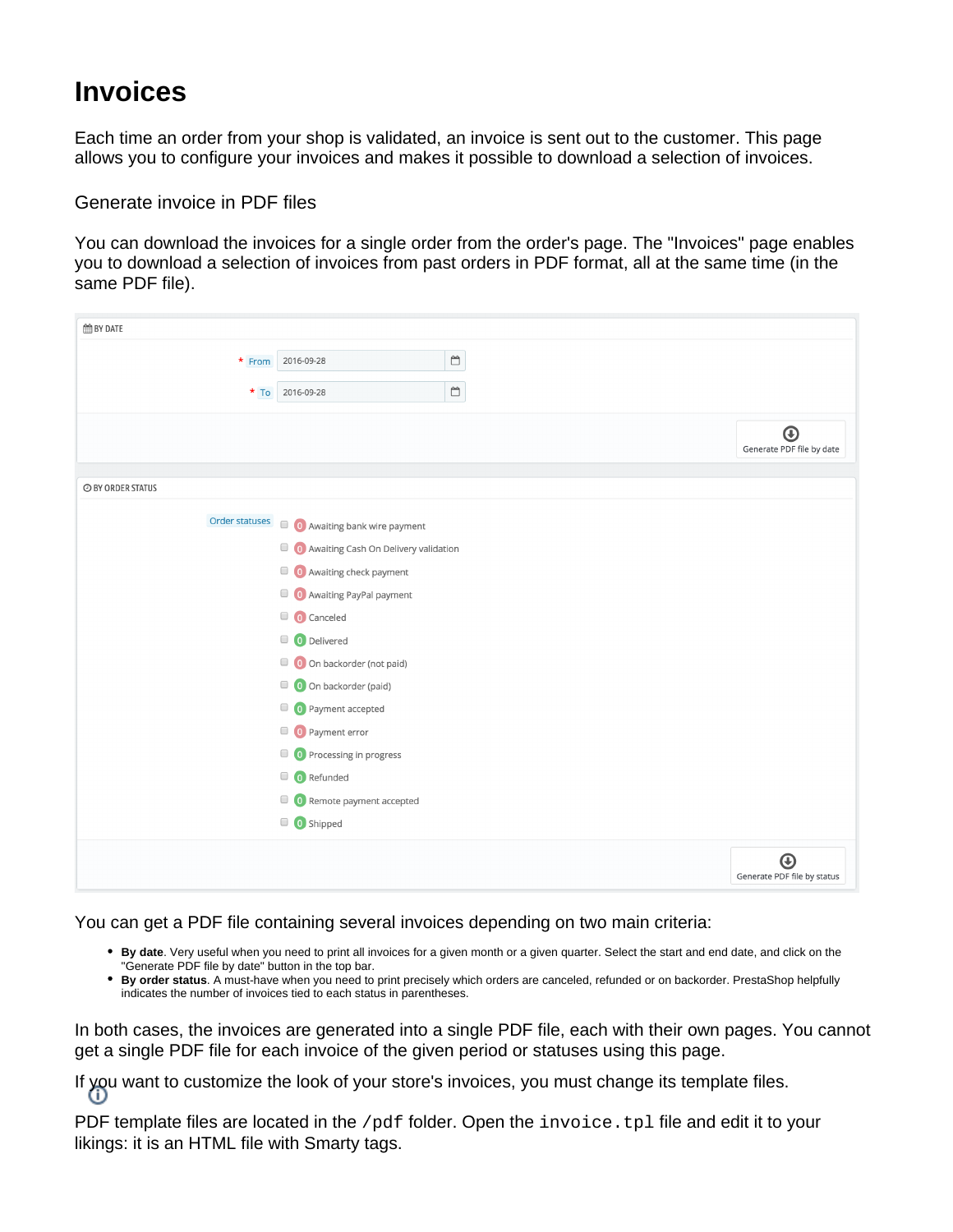When your customers ask for their invoices, you can redirect them to the "Order History" section of their user accounts, which keeps all of their invoices available for them.

## Invoice Options

You can choose whether or not invoices should be available to your customers as soon as the order is made, as well as the Invoice prefix and the invoice number you want listed on the printed version of the invoice. This feature can help you simplify the management of your account.

| <b>CC</b> INVOICE OPTIONS                                    |                                                                                                                                                              |                      |  |  |
|--------------------------------------------------------------|--------------------------------------------------------------------------------------------------------------------------------------------------------------|----------------------|--|--|
| Enable invoices                                              | <b>YES</b><br>NO.<br>If enabled, your customers will receive an invoice for their purchase(s).                                                               |                      |  |  |
| Enable tax breakdown                                         | <b>NO</b><br><b>YES</b><br>Show a summary of tax rates when there are several taxes.                                                                         |                      |  |  |
| Enable product image                                         | <b>NO</b><br><b>YES</b>                                                                                                                                      |                      |  |  |
| Invoice prefix                                               | $\# \mathsf{IN}$<br>Prefix used for invoice name (e.g. #IN00001).                                                                                            | en $\star$           |  |  |
| Add current year to invoice number                           | <b>YES</b><br><b>NO</b>                                                                                                                                      |                      |  |  |
| Reset invoice progressive number at beginning of<br>the year | YES<br><b>NO</b>                                                                                                                                             |                      |  |  |
|                                                              | Position of the year number @ After the progressive number<br>Before the progressive number                                                                  |                      |  |  |
| Invoice number                                               | The next invoice will begin with this number, and then increase with each additional invoice. Set to 0 if you want to keep the current number (which is #1). |                      |  |  |
| Legal free text                                              |                                                                                                                                                              | en -                 |  |  |
|                                                              | Use this field to display additional text on your invoice, like specific legal information. It will appear below the payment methods summary.                |                      |  |  |
| Footer text                                                  | This text will appear at the bottom of the invoice, below your company details.                                                                              | en $\star$           |  |  |
| Invoice model                                                | $\frac{4}{7}$<br>invoice                                                                                                                                     |                      |  |  |
| Use the disk as cache for PDF invoices                       | Choose an invoice model.<br><b>NO</b><br>YES<br>Saves memory but slows down the PDF generation.                                                              |                      |  |  |
|                                                              |                                                                                                                                                              | $\mathbb{B}$<br>Save |  |  |

- **Enable invoices**. When disabled, your customer will not receive an invoice after their purchase. You will be responsible for handling the invoices, if your customers ask for one.
- **Enable tax breakdown**. When enabled, the invoice lists all the various taxes that were applied to the order, instead of just one percentage.
- **Enable product image**. When enabled, it will add the product's image next to the product name on the invoice.
- **Invoice prefix**. By default, PrestaShop has language-adapted invoice prefixes: "IN" in English, "FA" in French (for "facture"), "CU" in Spanish (for " cuenta"), etc. You could choose to have language codes instead: "EN", "FR", "SP", etc. Of course, you can also choose to have a single prefix for every language, or to not have a prefix at all.
- PrestaShop will then generate the invoices number according to you settings: "#IN000001", "#FA000002", etc.
- **Add current year to invoice number**. In addition to the invoice number and prefix, the year will also appear in the invoice number.
- **Reset invoice progressive number at the beginning of the year**. At the beginning of a new year, the invoice number is reset to start again at 0. **Position of the year date**. Choose where to display the year date in the invoice number, before or after the progressive number.
- **Invoice number**. If your business has already had orders and invoices before you started using PrestaShop, you can use this option to start your invoice number from a higher number.
- **Legal free text.** This field allows you to add some extra content to the invoice, in case your local legislation require you to display additional information. On the invoice, it will appear below the payment methods summary. Of course, you can use this free text to display any text you deem necessary.
- **Footer text**. You can use this to have a custom text at the bottom of all your invoices. The text will appear below the name of your shop in the invoice.
- **Invoice model**. Depending on your themes, you might be able to use more than one style of invoice. Test them with a fake order, in order to choose the one you prefer. If you know how to code in HTML, you can add your own invoice models or edit the existing ones: they are located in the /pdf/ folder of your PrestaShop installation.